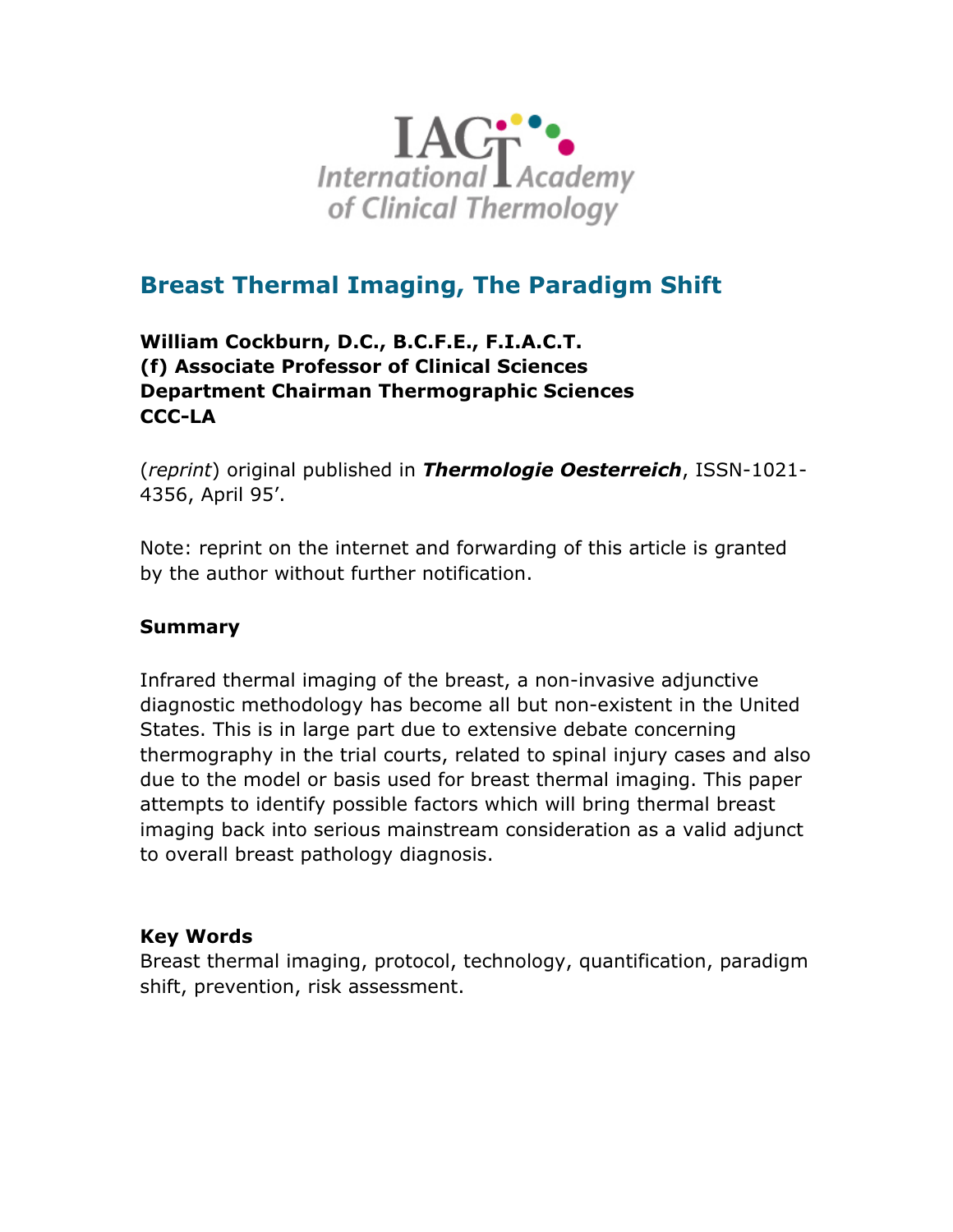#### **Introduction**

For purposes of this paper, I define the word "paradigm" to mean "model". The paradigm, or model for breast thermal imaging must change.

The initial use of thermography was for breast cancer screening and diagnosis. This was error. Thermography as a test of physiology is not capable of, and will never be capable of detecting breast cancer.

Anatomical testing such as mammography can also not detect breast cancer. This is a paradox. Both procedures, thermography and mammography, demonstrate abnormalities indicating the possibility of the presence of cancer, as well as a host of other breast conditions. These clinical findings require differential diagnosis.

ONLY laboratory confirmation of abnormal cell morphology can make the correct diagnosis of cancer.

Thermography's role in breast cancer and other breast disorders is one of early detection and monitoring of aberrant (abnormal) physiology and the establishment of risk factors for the development or existence of cancer. This is breast thermography's only role at the current time in history.

After large scale clinical trial under appropriate protocols and further development of the procedure, equipment, protocol and certification it is hoped that certain thermal "markers" may become more generally accepted and pathognomonic of various breast disorders, including types and location of cancer.

#### **Appropriate Training**

Since thermography is a non-invasive (no radiation) procedure there is no specific legislation or regulatory act under which thermography can be scrutinized in the United States. Early thermographic pioneers created entrepreneurial training and certification programs for both physicians and technicians.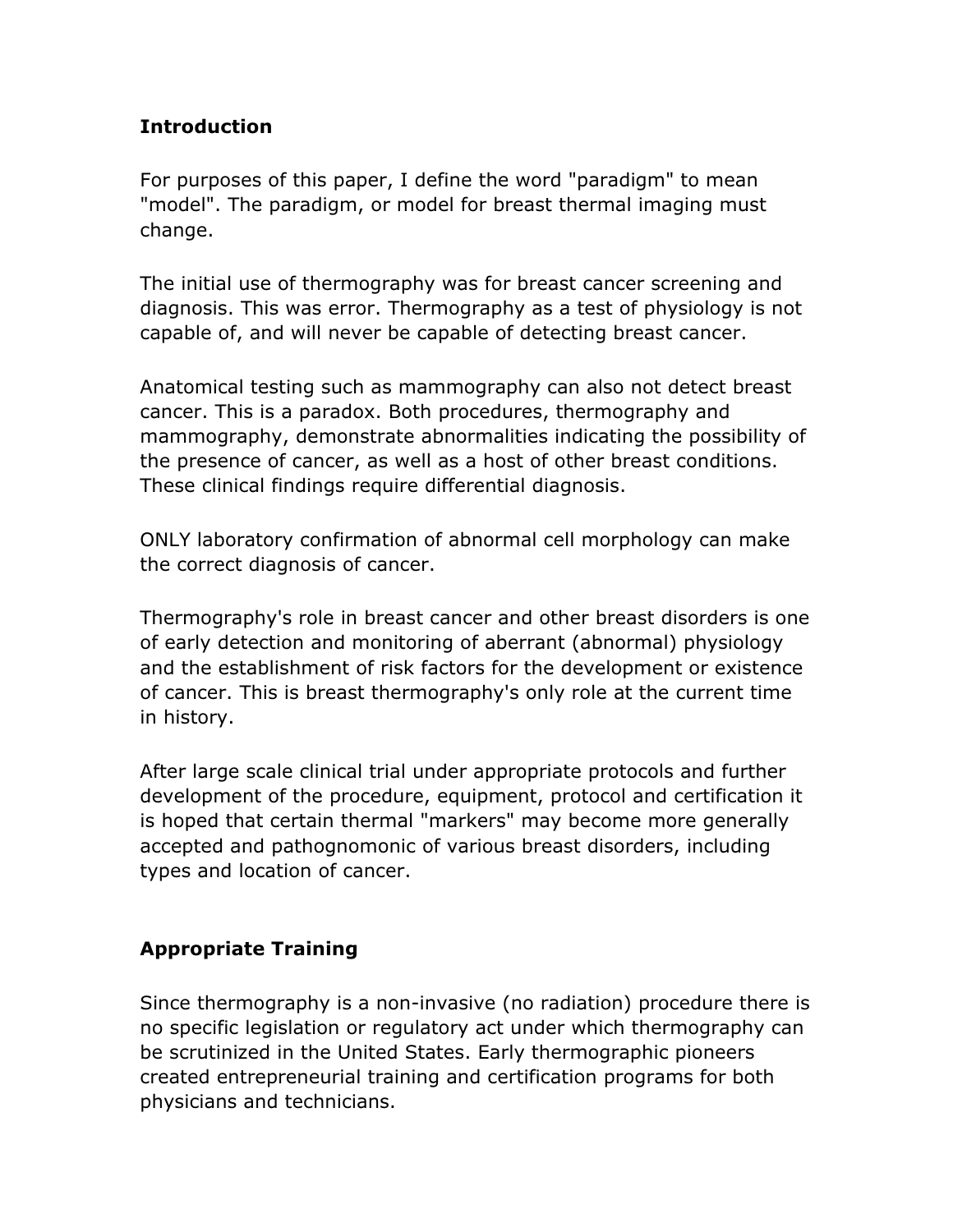These programs cultivated a host of new course instructors and a variety of organizations and certifications became available.

Some courses offered thermographic certification to people with no medical background or formal medical education. For example, injured workers in California could under vocational rehabilitation laws to become certified as thermographic technicians and open their own labs.

These individuals needed an interpreting physician, so they found doctors who were willing to review and "read" the examinations performed, although few of those physicians themselves had training or certification in the field of thermography.

To avoid a deluge of poor quality and inadequate thermographic study as well as faulty interpretation of the studies, university based training programs must be established. With the electronic super highway in existence, a global network can be aimed at creating such standards and uniformity of study, worldwide.

# **Appropriate Equipment**

There are essentially two types of thermographic equipment utilized in medical practice.

**One is LCT (liquid crystal thermography).** These are essentially latex plates embedded with liquid crystals which react to surface heat of the body by giving off visible color. The mix of crystals used in the detector determines the detectors ability to differentiate heat ranges.

**The other is Electronic Thermography also known as telethermography.** The latter are camera\computer based systems which are highly accurate and function in real time with no contact to the subjects skin.

Many manufacturers modified thermographic equipment utilized for night vision or military applications. Some of these detectors were not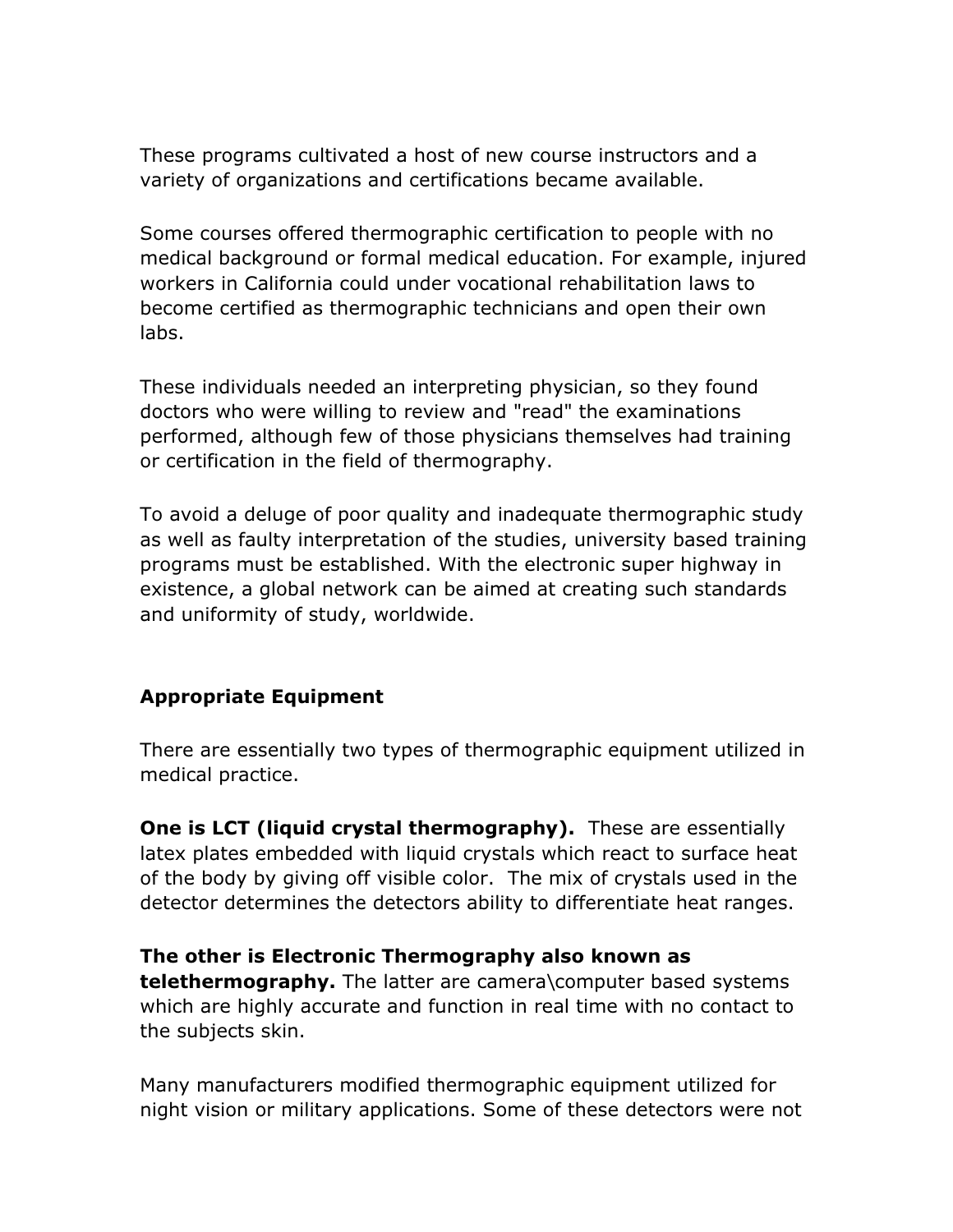of adequate quality to read heat patterns emitted from human skin. For example, a system with a sensitivity above 0.5 degrees C, did not provide consistent quantification (numeric measurement).

Systems which sensitivity of 1.0 degrees centigrade provide for errors ranging between 0.1 and 1.9 degrees. With pathology found at the .4 to 1.0 C range, it is obvious that such equipment is not appropriate for utilization, but none the less, these inappropriate systems were heavily utilized in the 70's and 80's for this purpose.

Early electronic thermographic systems utilized detectors made from indium antimonide which had a spectral range of 2-5 millimicrons. As heat patterns detectable from breast tissue fall into the 8-13 millimicron range the 2-5 millimicron detectors were not adequate and the more expensive mercury cadmium telluride detectors should have been used(1). These detectors were much more costly to the average clinician or research facility and so they were not used. (Focal plane array cameras in the modern era are aiding in the correction of this divergence.

Unaware physicians, who desired to use thermography in their practices purchased the less expensive systems and thus the basis for many of the false positive findings reported in the literature. Had they used the appropriate systems with the correct optical wave band, these false positives would have been eliminated or significantly reduced.

Many of the manufacturers of computer based systems designed software that caused the images to look fantastic, but these images were displaying information that was not necessarily complete and thus, the unwary physician found inconsistency in his studies as well as a high false positive rate which would not have occurred had the appropriate systems been utilized in breast cancer screening.

As with any medical device the appropriate technology, performed according to a consistent and established protocol by board certified individuals will result in more accurate studies and satisfactory scientific yields.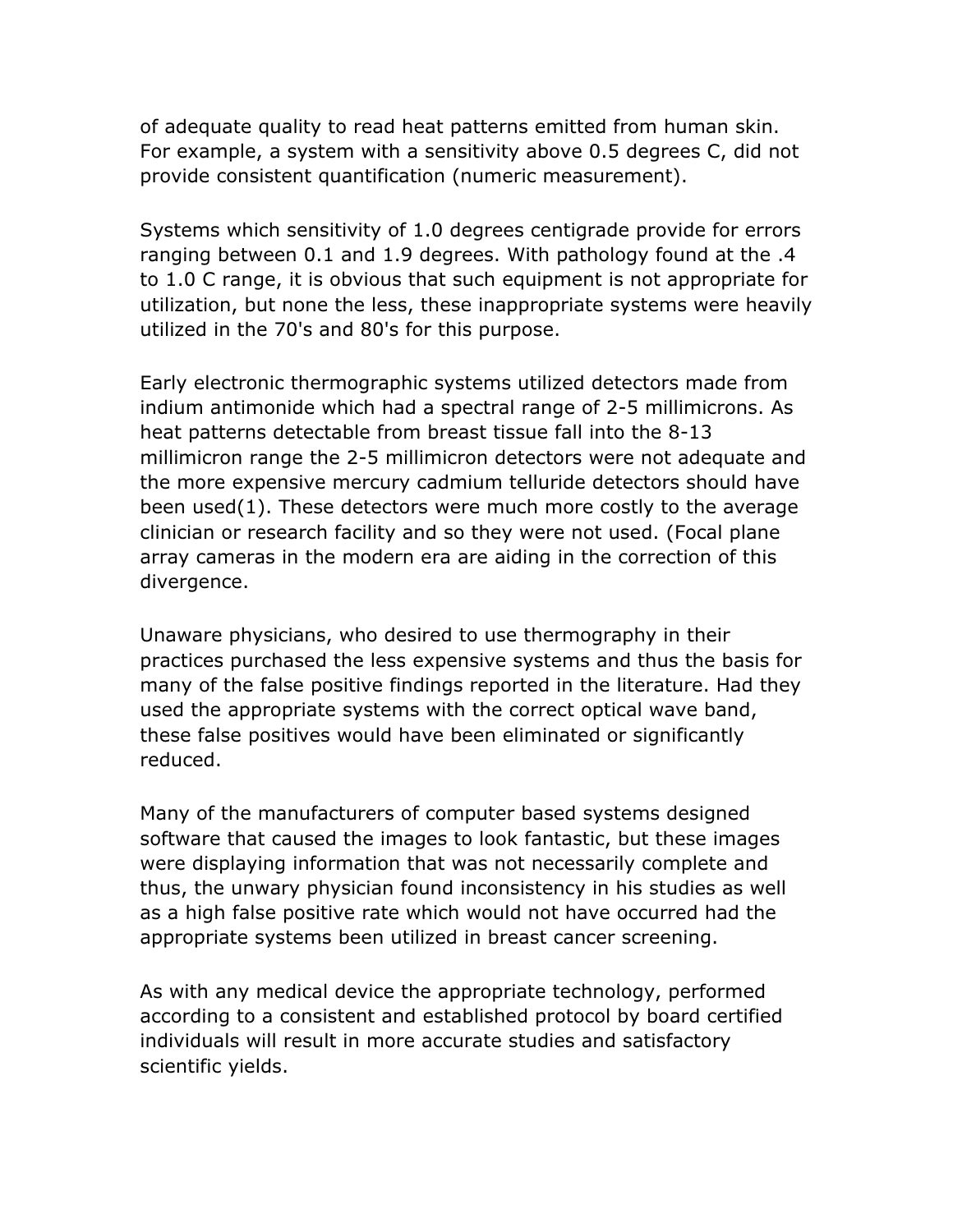## **Regulation**

Though medicine as a whole cries out for less governmental control, the lack of regulation within the field of thermography is a significant problem. For example, in the United States, medical, chiropractic and podiatric licensing boards have adopted position statements regarding clinical utility of thermography and some have "accepted" various protocols for implementation, but that is all.

However, anyone can own and operate thermographic equipment. Only a licensed health care providers with portal of entry status, (MD, DC, DPM, etc.) can interpret or render a diagnostic opinion of the examination.

In addition, this also relates to the ability to bill an insurance carrier and receive payment for services. Thus entrepreneurs with no formal medical training often submitted studies to insurance companies which were of very poor quality. This resulted in not only denial of payment, but a doubt was rightfully cast on the legitimacy and quality of thermographic studies as they were being performed by inadequate personnel.

With this lack of regulation, a great many poorly performed studies found their way into the medical literature and the court system. (see personal injury model below).

#### **Proper Protocol**

A major factor related to the inconsistency of published works in the thermographic imaging field is the various protocols under which the procedures is performed. Although not difficult, the protocol of the examination, a with x-ray or any other diagnostic device, is essential to accurate and reliable outcome.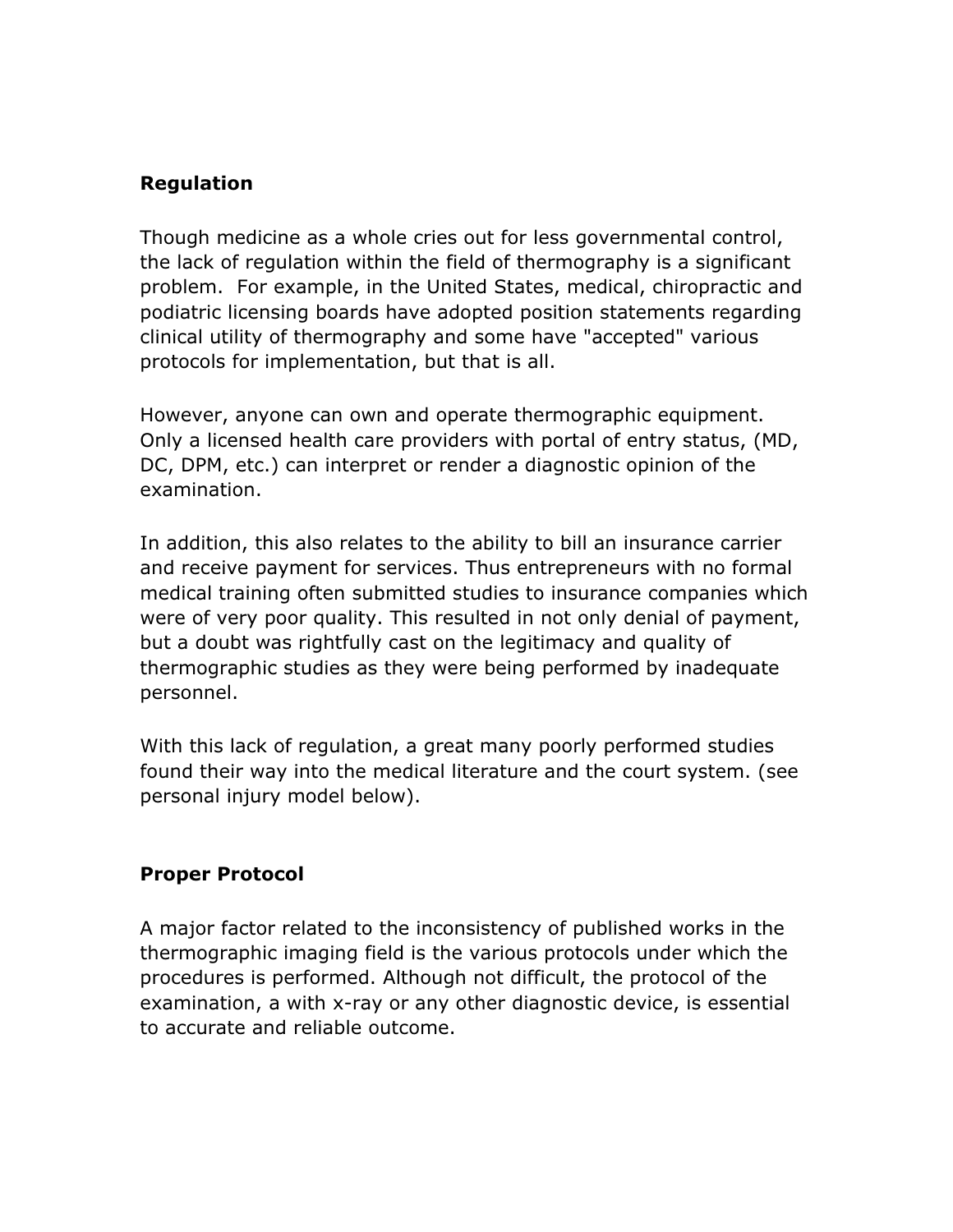Some examples of thermographic protocols would be :

#### **Factors Affecting Examination**

the ambient room temperature at which the examination is performed

the length of time allowed for patient equilibration to the ambient temperature

the type of equipment utilized

the type of floor covering

the presence or absence of windows which can alter room temperature

the type of heating or air conditioning for thermal regulation of the room.

the usage of lotions, deodorants and cosmetics on the skin

the ingestion of vasodilator and vasoconstrictor substances (ie:caffeine)

the medications taken by the patient

While the scope of this paper can not devote a great deal of space to protocol, it is important to note that most non-thermographic clinicians that the author has had opportunity to oppose in the legal system, have had no idea that such protocol exists or is important.

When I taught the diplomate course for thermography in California, physicians were asked to submit thermographic studies as part of their completion requirements. The vast majority of unacceptable studies (which incidentally, were used for diagnosis of patients in these clinicians practices) were found to contain errors created simply by poor protocol which would have been very easy and inexpensive to correct. For example, performing the procedure on tile flooring which by its cold temperature, caused abnormal sympathetic heating responses in the subject under evaluation. A carpeted floor is required.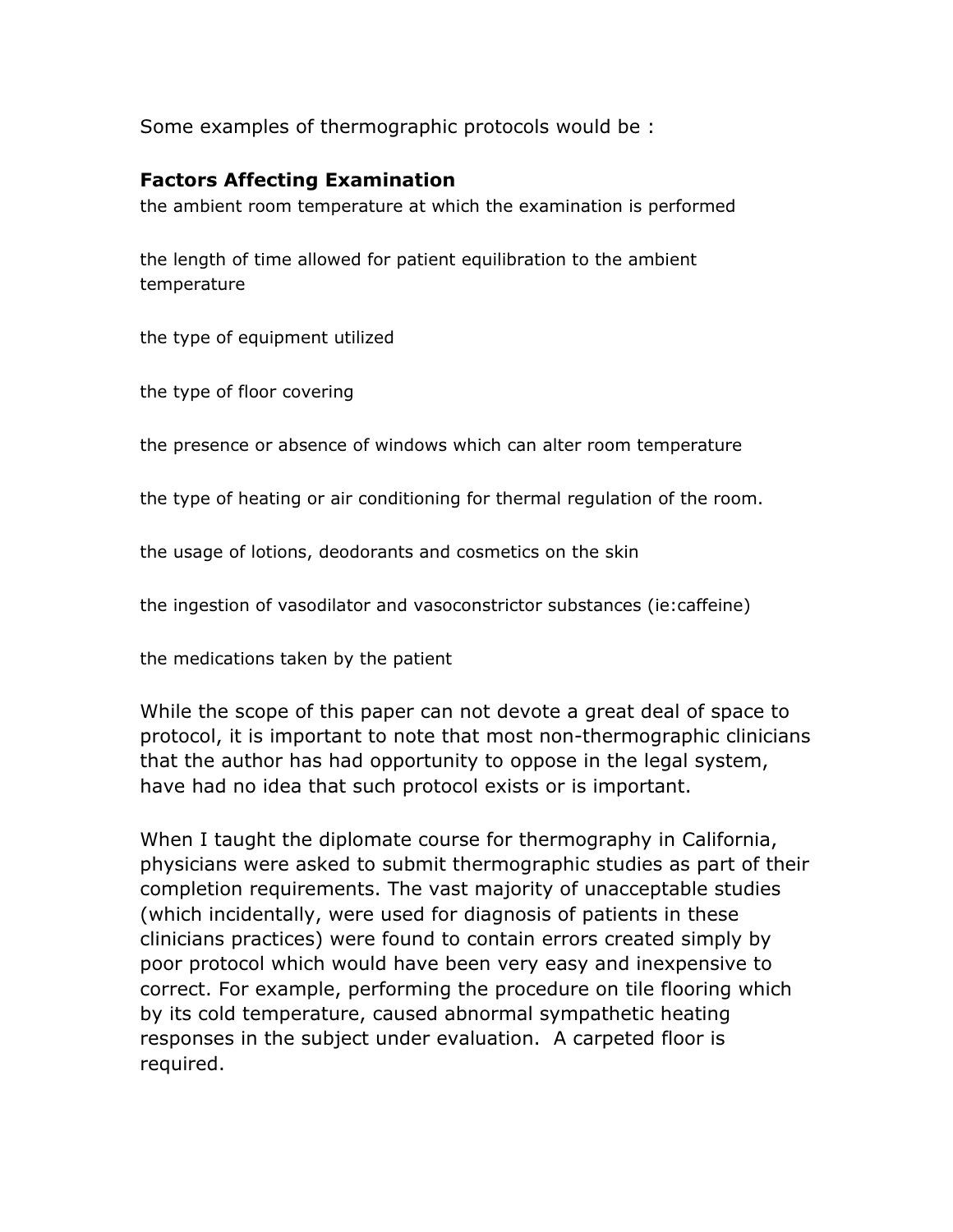Protocol is everything. Without an internationally accepted protocol, no comparison of accuracy, double blinded study, or evaluation of the technology and its effectiveness can be made. With the wide ranging opinion of thermographers and pseudo-thermographers concerning appropriate protocol, it is no wonder that many studies performed worldwide do not correlate, while other studies performed to a stringent protocol are so very consistent.

#### **Anecdotal vs Scientific Evidence**

It is very important to differentiate scientific fact from anecdotal evidence. For purposes of this paper I define anecdotal to mean a myth or a fable not supported by fact, but accepted because of a common belief or usage.

Many physicians and investigative journalists use anecdotal data to support their point of view. An example of this is the often published article in a medical journal that uses 20-30 references by other authors who all have just rewritten an original thesis or premise in order to get published without contributing any new data.

Now the materia medica has a number of consistent articles or studies which appear to be powerful when used as an argument for or against a given procedure or point of view. In reality, anecdotal evidence is disastrous when not recognized.

Thermal imaging is pure science. While prone to misinterpretation by "untrained" clinicians, its diagnostic accuracy and yield are unparalleled. With respect to breast thermal imaging, a great number of studies by researchers in different parts of the world, utilizing different technology have still demonstrated the usefulness and clinical utility of the procedure. (when utilized appropriately).

In the United States, William Hobbins, MD(2) demonstrated in a sample of 37,050 patients, a yield of 56 cancers per 1,000 abnormal thermograms as compared to the 5.6 per 1,000 in the BCDDP studies utilizing mammography. In France, Gauthrie et al(3) utilizing thermography determined 73% correct diagnosis in 486 breast cancer patients.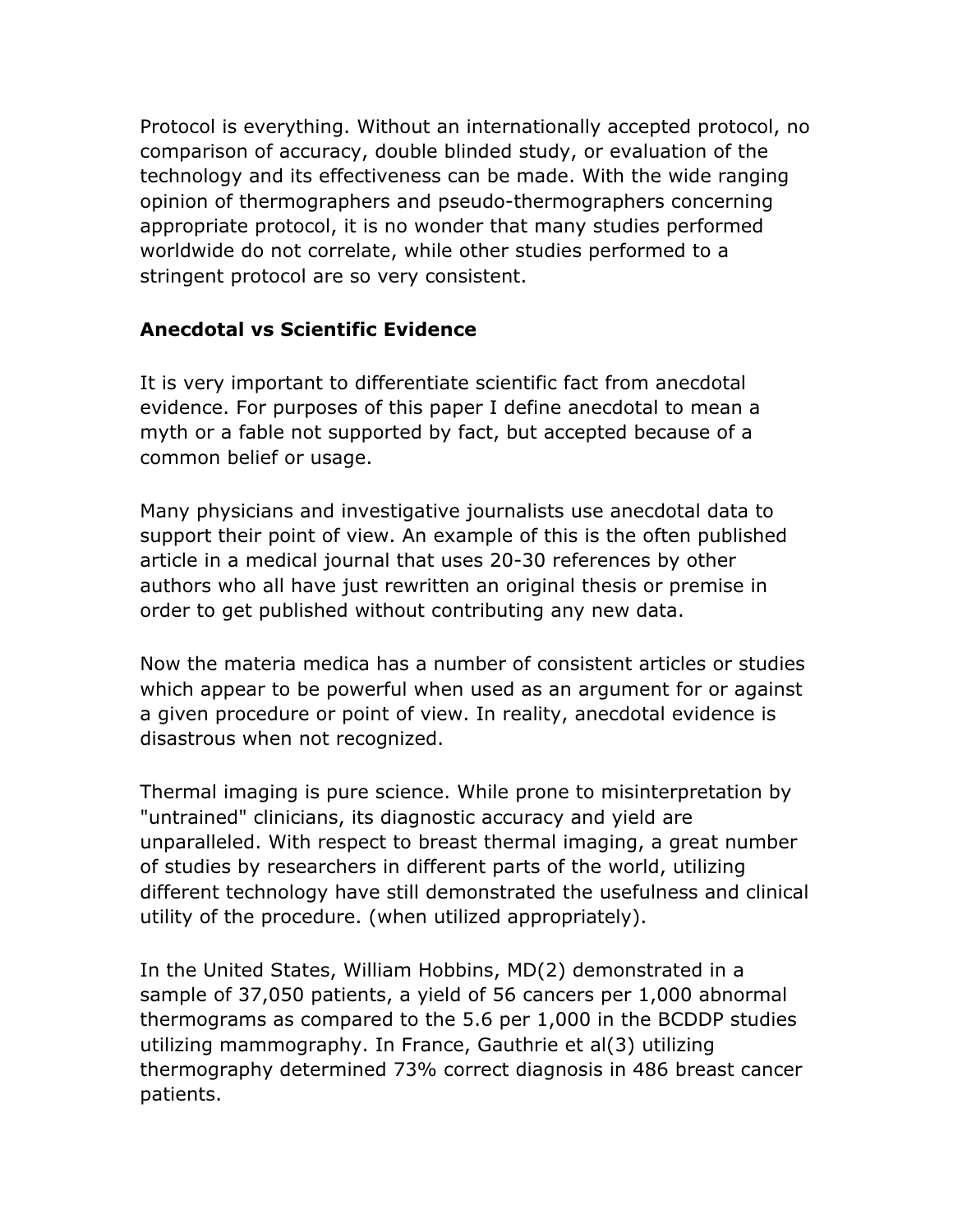In worldwide retrospective studies, thermograms were positive in a minimum of 71% to a maximum of 93% in patients with breast cancer as reported by Nyirjesy(4).

There are literally thousands of pages of discussion in print regarding the benefits of thermography as it relates to breast cancer. The interesting observation to this author is the wide variety of protocols and equipment utilized and yet a tremendously high statistical correlation of accuracy prevails. Think of what might happen if the technology and training were more standardized.

### **Comparison of Thermal Imaging to Other Diagnostic Procedures**

Comparing anatomic (mammography) to physiologic (thermography) is a great irony and source of confusion in medicine. Many radiologists I have spoken to fear that their investment in mammographic equipment will be wasted because they view thermography as competitive with mammography or that stereo-tactic biopsy is better than thermography.

This is a classic example of the lack of training and anecdotal arguments I have previously described. Mammography is anatomical. So are other beneficial procedures such as ultrasound, diaphenoscopy and CT scanning.

Thermography is a test of physiology (function), and not of anatomy. One can not compare apples to oranges. The procedures are most definitely correlative and complimentary and not competitive. The view that thermography is competitive is error, and one of the most significant detractors from its effective utilization today.

When used adjunctively with other laboratory and outcome assessment tools, the best possible evaluation of breast health is made.

Radiologists need to understand the tremendous potential of thermography to detect the physiologic manifestation of disease that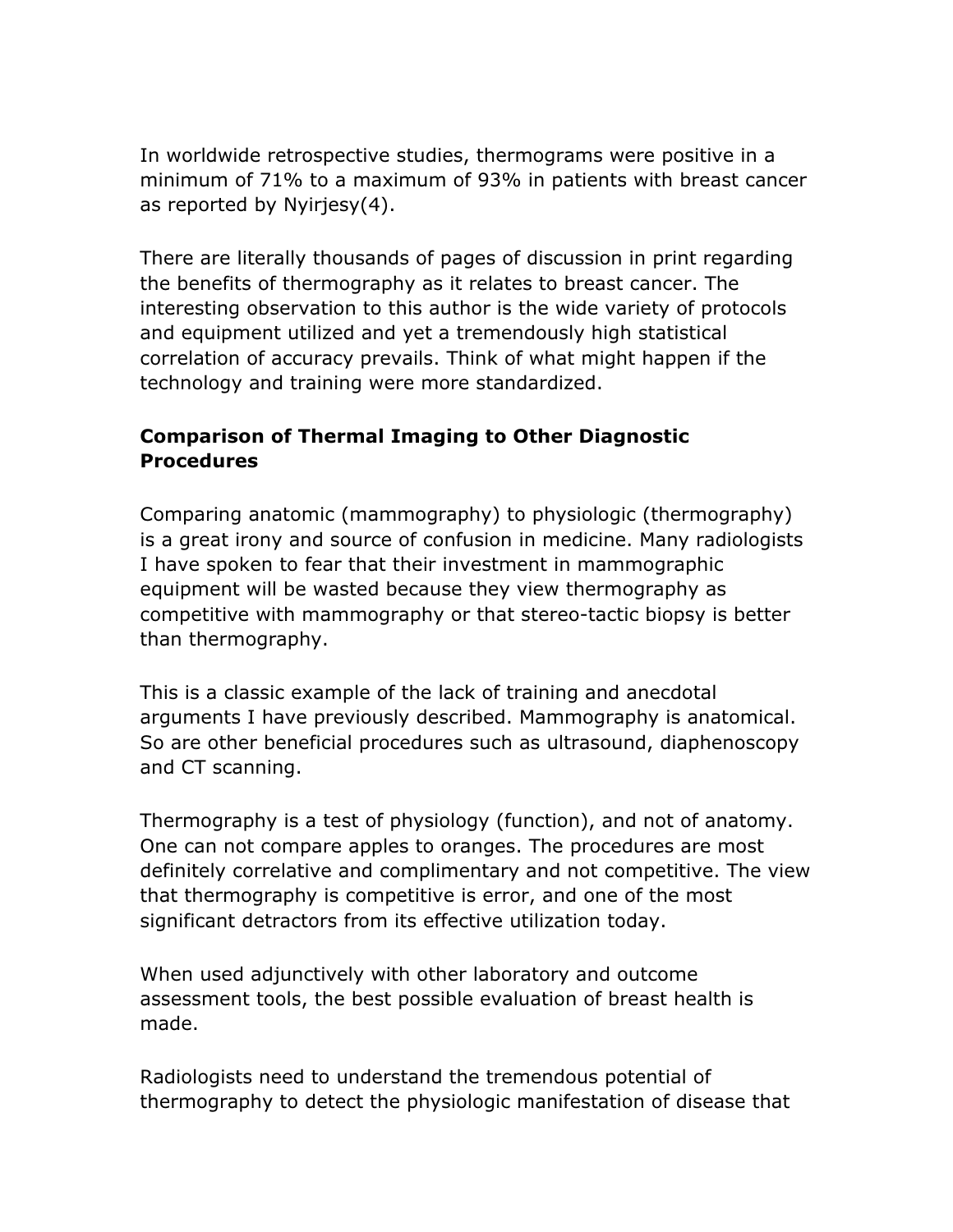so often predate the anatomical analysis of the condition. In my first paper on this subject(5) I point out the danger in "over reading" thermograms and state that we should utilize the data obtained from thermal imaging from a "screening" standpoint only, not from a diagnostic one. (1987)

This "complimentary" nature of thermal imaging is of unparalleled significance to this issue.

# **Quantification**

Technology, especially in light of the desk top PC and the Pentium processor, has at last reached a stage of development and cost effectiveness that makes the availability of dynamic quantitative and reliable thermography a definitive reality.

In the past, the quantitative (or numbers) measurement of actual spot temperatures was difficult. Many thermographer s' used liquid crystal imaging (much like the temperature strips we use on our children's foreheads). While bright, colorful and reliable images could be obtained, no precise measurement could be made. This is called qualitative imaging (quality of image).

While the quality of a properly performed thermogram can provide immediate thermal imaging information to the unaided eye, (excluding the estimated 15% of the population who are color blind), errors can be made in the interpretation by assuming that a color change is significant when in fact it may not be.

(authors note: due to the email capabilities of this type of correspondence, the original text and illustration presented below have been modified to meet the standards available for download)

Qualitative thermography uses color or gray scale images for comparison of left to right, as in the right nipple as compared to the left, or the full breast, right compared to left. With qualitative imaging, a color scale is presented as a crude marker for comparison to the patients actual temperatures. It was assumed that a color change indicated a pathology as illustrated below. This was based on a ten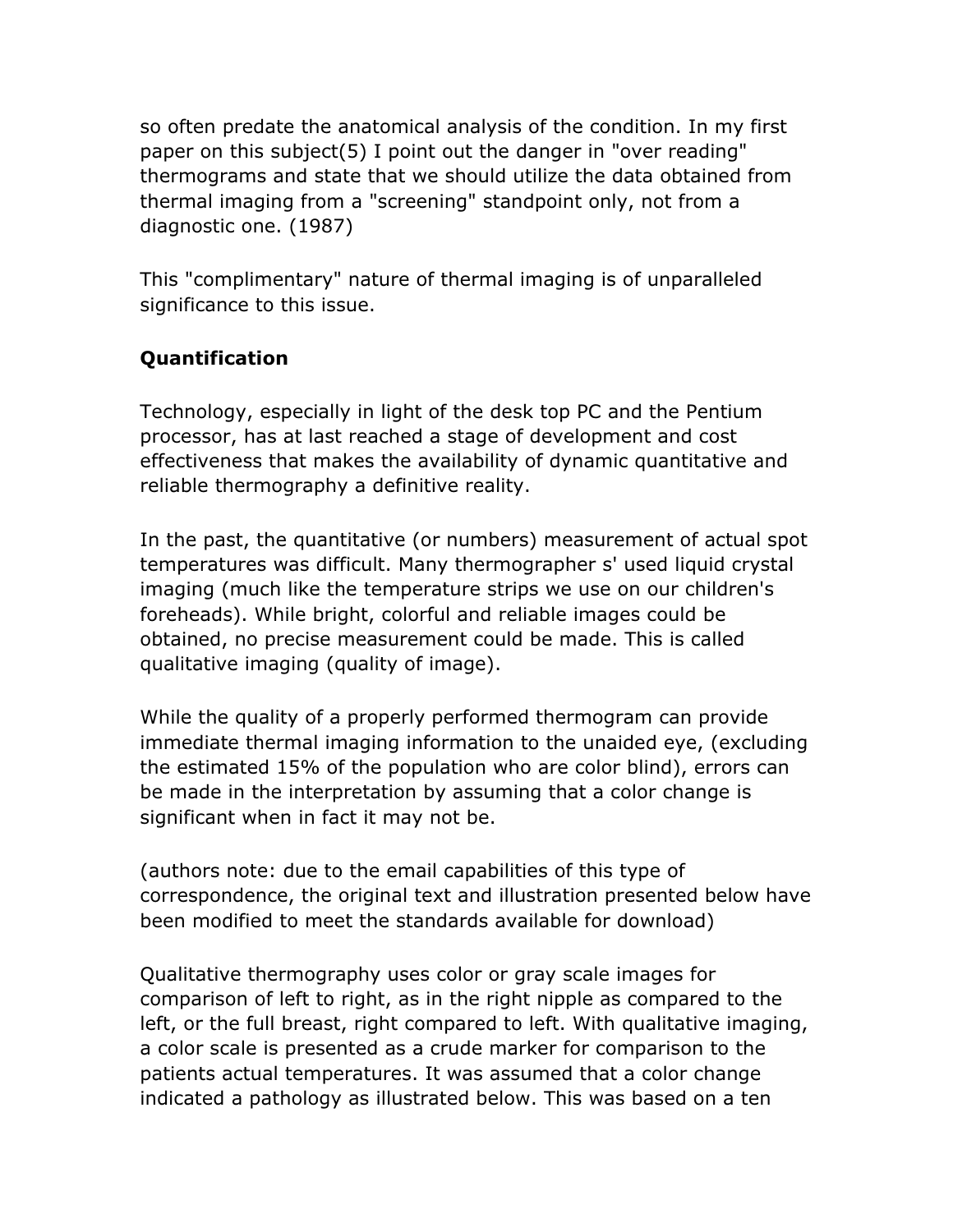color scale, 1 degree centigrade between colors. So as represented in the diagram, a shift from yellow to orange was assumed to be a 1 degree centigrade increase in heat, left compared to right.

| $ 31.0* 30.0* 29.0* $ |                                                | 28* | $127*$                                   | 126* ∴                                   | 125* | 24* 23* |  | $22*$ |  |
|-----------------------|------------------------------------------------|-----|------------------------------------------|------------------------------------------|------|---------|--|-------|--|
| x                     | $X-X = 1.0$ degree centigrade difference<br>х. |     |                                          |                                          |      |         |  |       |  |
| ٧                     |                                                |     | $Y-Y = 1.9$ degree centigrade difference |                                          |      |         |  |       |  |
|                       |                                                |     |                                          | $Z-Z = 0.1$ degree centigrade difference |      |         |  |       |  |

#### **Sample Color Scale Representation .1 degree increments**

\* degrees centigrade :

So, if the right breast were orange on the qualitative image, and the left breast were red, a pathology was assumed to exist as a 1 degree centigrade increase in heat had occurred thus shifting the color scale.

WRONG! Please notice that the beginning of each color block has a temperature selected. They increase in 1 degree centigrade increments. Also notice that there is a "0" in the tenths position. This means the system is measuring unit values of 1/10th degree centigrade. Because the color "scale" is assigning only one color to a block of temperature, all temperatures falling within that "block" are assigned by the computer, the same color.

Therefore, a difference as little as .1 degree centigrade or as much as 1.9 degrees centigrade could shift the color assignment. Obviously a .1 degree centigrade shift is minimal and non diagnostic. A 1.9 degree centigrade shift is quite severe and indicative of pathology. Both however, would assign with these outdated systems, the same relative color shift and thus the reason for misdiagnosis and the reporting of the so-called false positives.

In my thermography lecture series, I devote one hour with graphic slides explaining this phenomenon, which is so easily corrected once the "concept" is grasped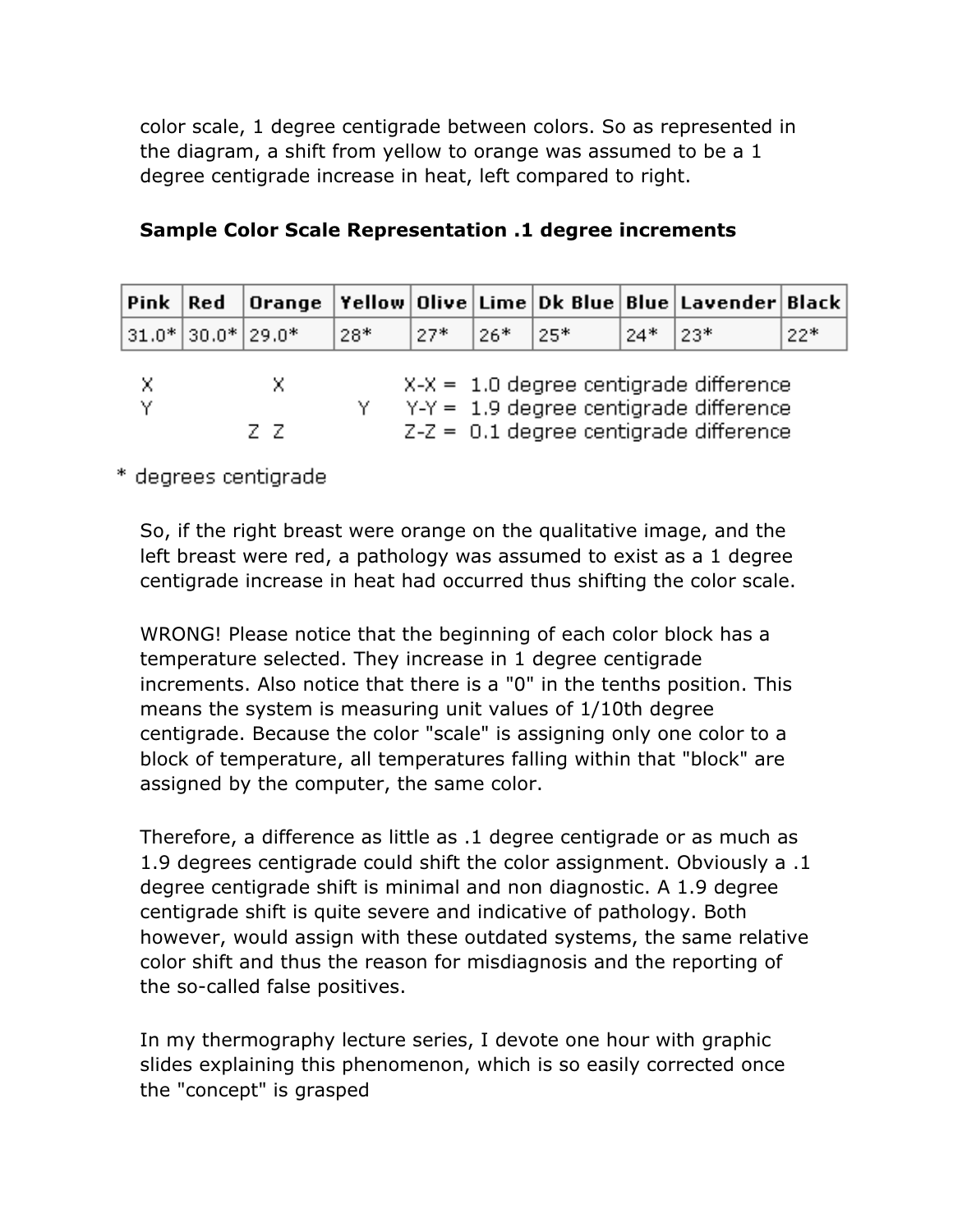I have now designed software that differentially measures the actual spot temperatures in the contralateral tissues so that this error can no longer occur, yet many clinicians still utilize, and rely upon the outdated and dangerous qualitative imaging techniques.

#### **Conclusion**

I would like to restate, that thermography of the human breast is not a stand alone tool as some have suggested in the screening and diagnosis of breast cancer. It is adjunctive. We can not ignore thermographys' tremendous role as an early risk indicator or as a monitor for treatment.

When a thermogram is positive, a closer look at the patient's diet, exposure to environmental toxins and pollution and lifestyle is in order. Clinical blood work in addition to mammography is essential.

When mammography and blood work are negative or equivocal, thermographic monitoring on a quarterly to semi-annual basis should be performed in those patients with suspicious thermograms.

In this way changes in tumor angiogenesis can be evaluated and other procedures can be ordered to aid in the earliest possible diagnosis. The procedure is non-ionizing and safe and there is no reason to simply "wait and see" any longer.

It is here that the paradigm needs to shift. We can no longer accept the "wait and see" attitude just because a mammogram is negative. Perhaps some day with a more universal and a-political approach, thermal imaging markers can be even further classified into more effective and even pathognomonic categories. This will require a team approach, worldwide.

Until that time, one thing is certain. In the presence of cancer or not, an abnormal thermogram is indicative of abnormal physiology, and this can not be ignored any longer.